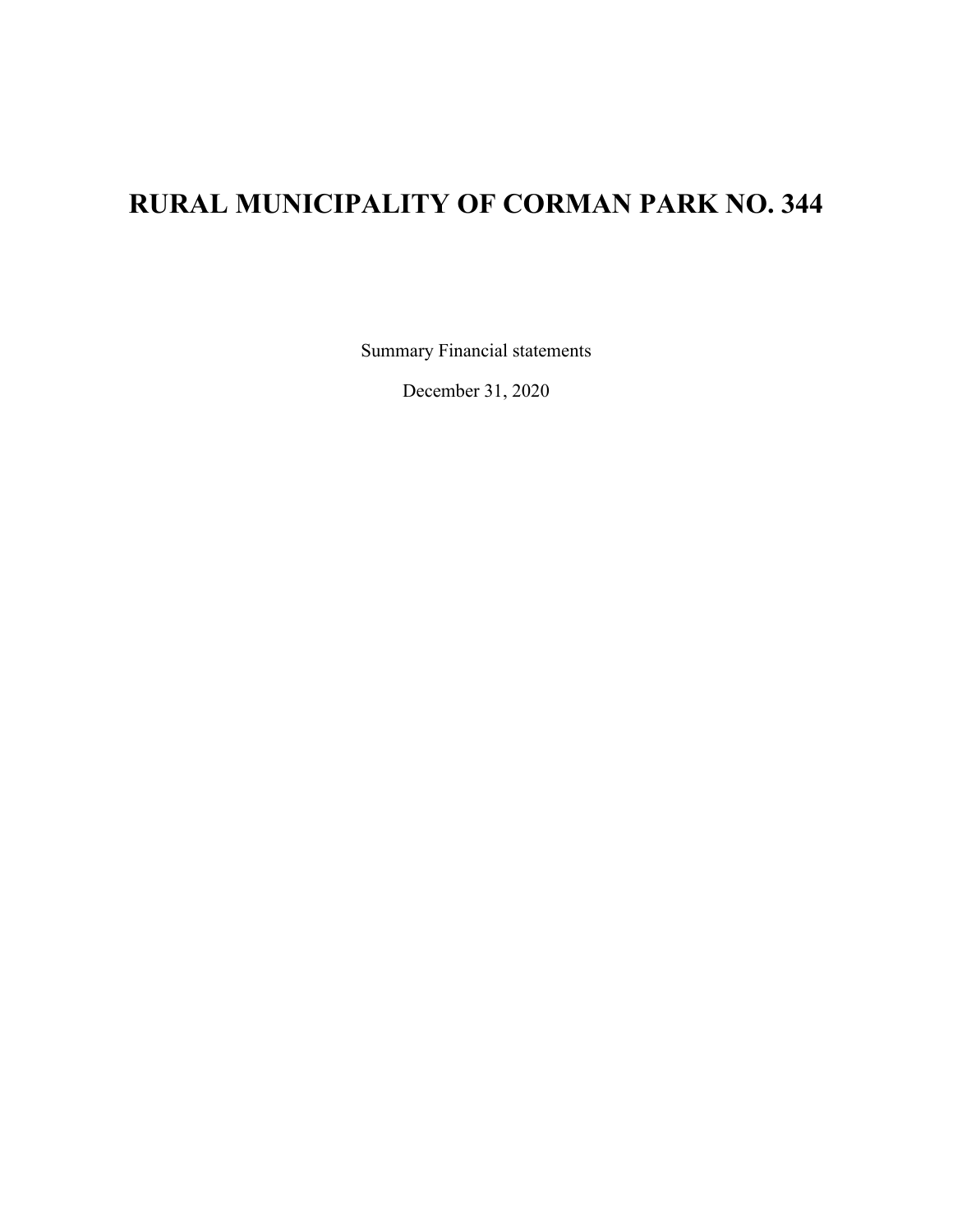To the Ratepayers of

Rural Municipality of Corman Park No. 344 (the "Municipality")

The Municipality's management is responsible for the preparation and presentation of the accompanying summary financial statements derived from the audited financial statements of the Municipality as at December 31, 2020 and for the year then ended prepared in accordance with Canadian public sector accounting standards. The preparation of the summary statements derived from the audited financial statements require management to determine the information that needs to be reflected in the summary financial statements so that they are consistent with all material respects with or represent a fair summary of the audited financial statement. This responsibility includes selecting appropriate accounting policies and making objective judgments and estimates in accordance with Canadian public sector accounting standards.

In discharging its responsibilities for the consistency with or representation of a fair summary of the audited financial statements, management is responsible for the appropriate consideration of the following matters:

(a) whether information in the summary financial statements is in agreement with the related information in a complete set of the complete audited financial statements; and

(b) whether, in all material respects, the summary financial statements contain the information necessary to avoid distorting or obscuring matters disclosed in the related complete audited financial statements, including the notes thereto.

In discharging its responsibilities for the integrity and fairness of the financial statements and for the accounting systems from which they are derived, management maintains the necessary systems of internal controls designed to provide assurance that transactions are authorized, assets are safeguarded and proper records are maintained.

Ultimate responsibility for the financial statements to the ratepayers of the municipality lies withe Council who review the financial statements in detail with management prior to their approval for publication.

Reeve Administrator Administrator Administrator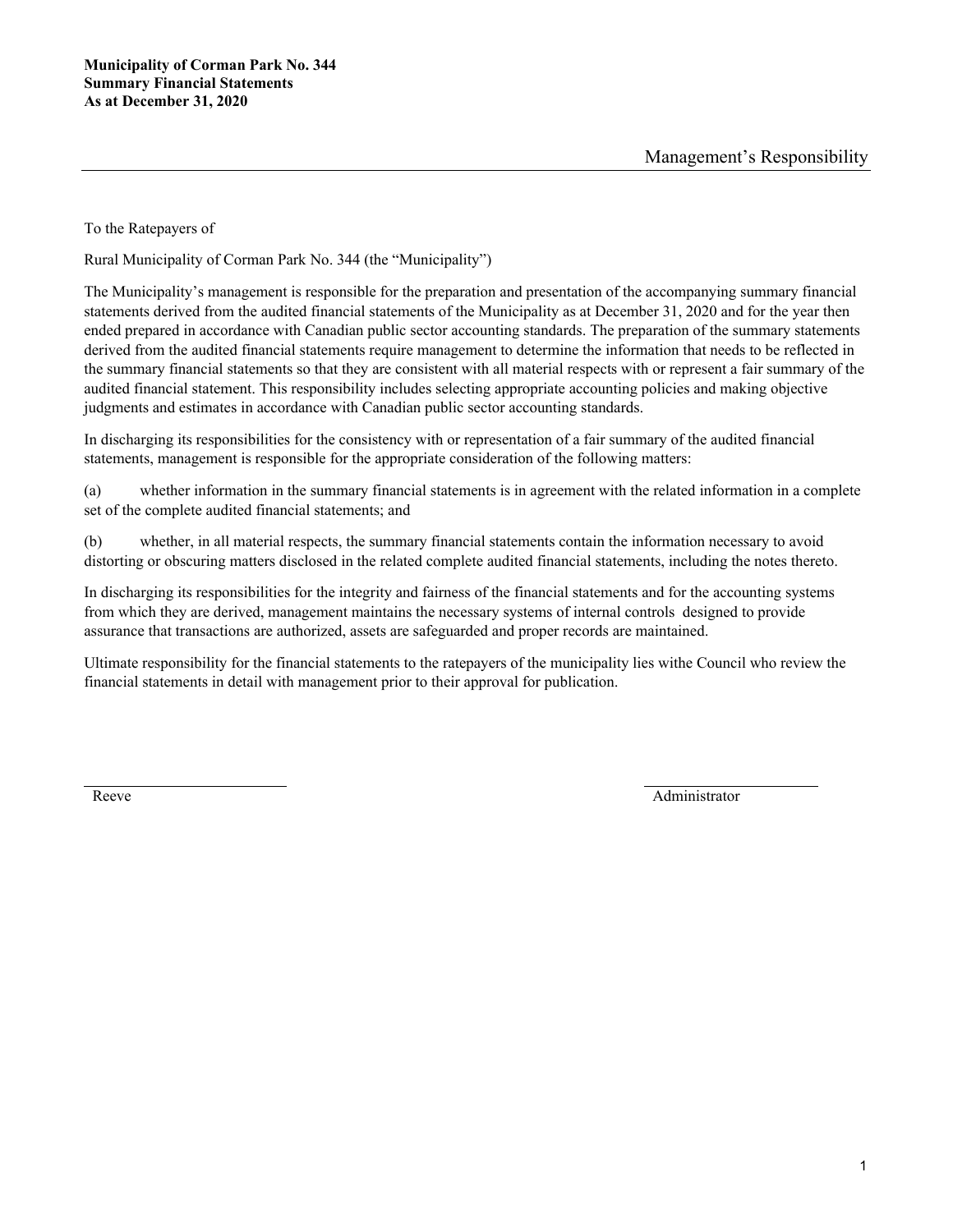# Deloitte.

Deloitte LLP  $122 - 1$ <sup>st</sup> Avenue South Suite 400 – Nutrien Tower Saskatoon SK S7K 7E5 Canada

Tel: 306-343-4400 Fax: 306-343-4480 www.deloitte.ca

# **Report of the Independent Auditor on the Summary Financial Statements**

To the Reeve and Council of Rural Municipality of Corman Park No. 344

### **Opinion**

The summary financial statements, which comprise the summary statement of financial position as at December 31, 2020, and the summary statements of operations, cash flows and change in net financial assets for the year then ended, and related notes, are derived from the audited financial statements of the Rural Municipality of Corman Park No. 344 (the "Municipality") for the year ended December 31, 2020.

In our opinion, the accompanying summary financial statements are a fair summary of the audited financial statements, in accordance with the criteria disclosed in Note 1 to the summary financial statements.

#### **Summary Financial Statements**

The summary financial statements do not contain all the disclosures required by public sector accounting standards. Reading the summary financial statements and the auditor's report thereon, therefore, is not a substitute for reading the Municipality's audited financial statements and the auditor's report thereon.

The summary financial statements and the audited financial statements do not reflect the effects of events that occurred subsequent to the date of our report on the audited financial statements.

#### **The Audited Financial Statements and Our Report Thereon**

We expressed an unmodified audit opinion on the audited financial statements in our report dated June 7, 2021.

#### **Management's Responsibility for the Summary Financial Statements**

Management is responsible for the preparation of the summary financial statements in accordance with the criteria disclosed in Note 1 to the summary financial statements.

#### **Auditor's Responsibility**

Our responsibility is to express an opinion on whether the summary financial statements are a fair summary of the audited financial statements based on our procedures, which were conducted in accordance with Canadian Auditing Standard (CAS) 810, *Engagements to Report on Summary Financial Statements*.

Deloitte LLP

Chartered Professional Accountants June 21, 2021 Saskatoon, Saskatchewan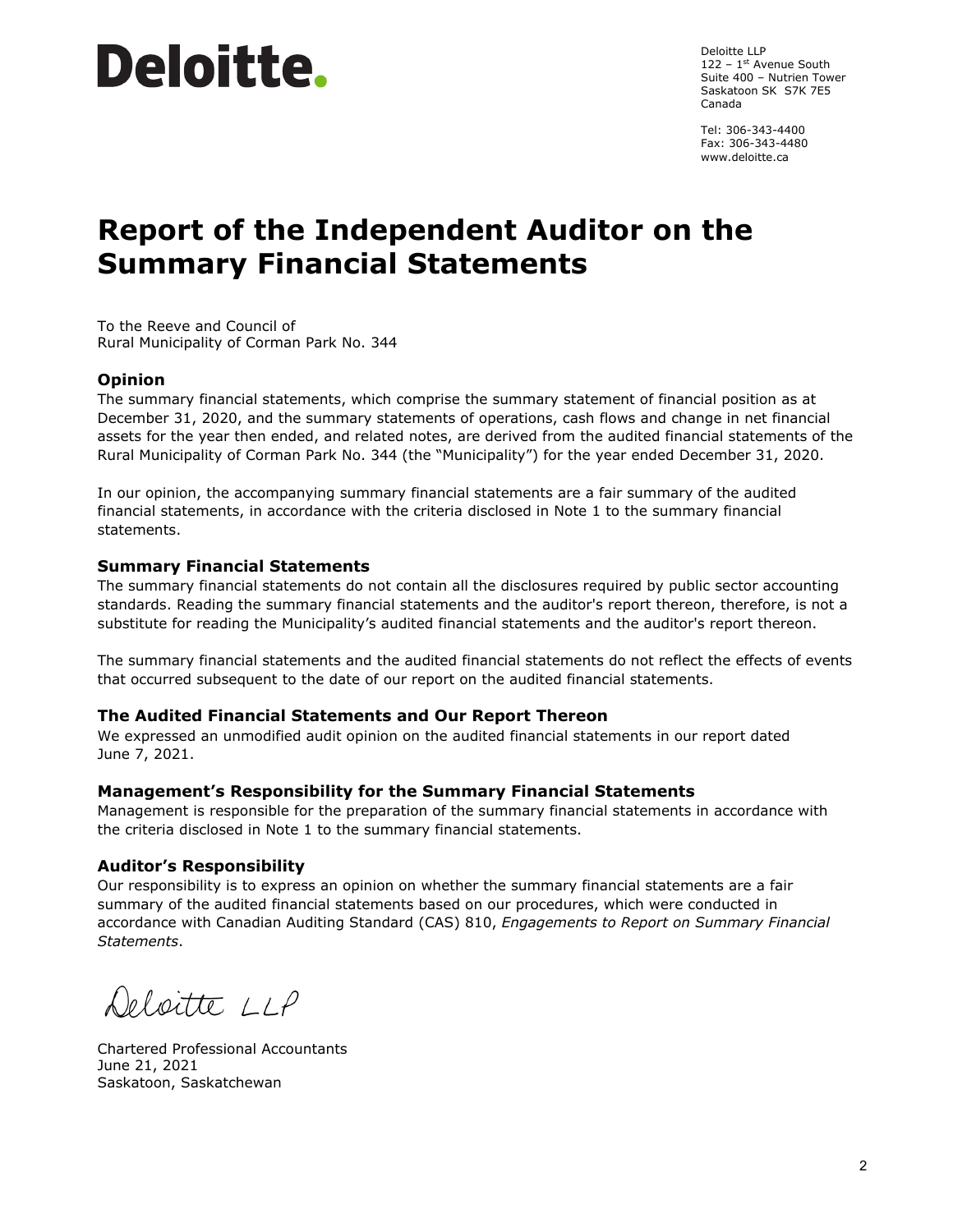#### **Rural Municipality of Corman Park No. 344 Summary Statement of Financial Position As at December 31, 2020** Statement 1

|                                  | 2020       | 2019       |
|----------------------------------|------------|------------|
| <b>FINANCIAL ASSETS</b>          |            |            |
| Cash and Temporary Investments   | 18,867,356 | 21,612,353 |
| Taxes Receivable - Municipal     | 1,883,905  | 2,023,491  |
| Other Accounts Receivable        | 2,584,564  | 1,423,204  |
| Land for Resale                  | 23,734     | 23,734     |
| Long-Term Investments            | 151,220    | 144,987    |
| Loans Receivable                 | 2,792,837  | 1,976,899  |
| <b>Total Financial Assets</b>    | 26,303,616 | 27,204,668 |
|                                  |            |            |
| <b>LIABILITIES</b>               |            |            |
| Accounts Payable                 | 10,579,087 | 10,528,862 |
| Deposits                         | 39,900     | 39,950     |
| Deferred Revenue                 | 305,343    | 322,272    |
| Decomissioning Obligations       | 137,080    | 137,080    |
| Liability for Contaminated Sites | 40,783     | 40,464     |

## **NET FINANCIAL ASSETS** 9,699,697 12,774,914

#### **NON-FINANCIAL ASSETS**

| Tangible Capital Assets           | 44,895,826 | 37,279,706 |
|-----------------------------------|------------|------------|
| Prepayments and Deferred Charges  | 97,655     | 69,307     |
| Inventories                       | 899.561    | 1.419.184  |
| <b>Total Non-Financial Assets</b> | 45,893,042 | 38,768,197 |
|                                   |            |            |

Long-Term Debt 5,501,726 3,361,126 **Total Liabilities** 16,603,919 14,429,754

#### **ACCUMULATED SURPLUS 55,592,739 51,543,111**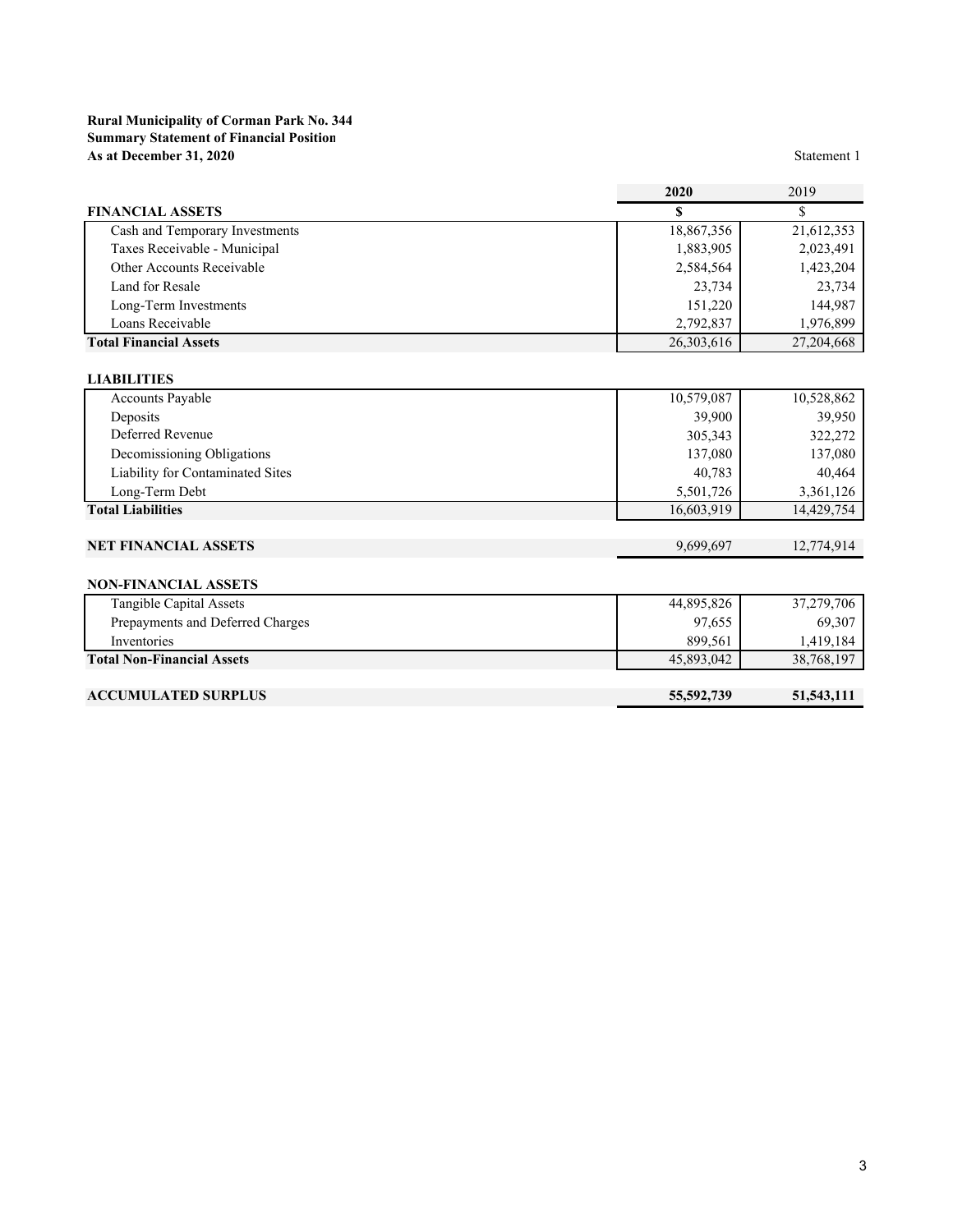#### **Rural Municipality of Corman Park No. 344 Summary Statement of Operations Year ended December 31, 2020** Statement 2

|                                                                                   | 2020 Budget  | 2020         | 2019                   |
|-----------------------------------------------------------------------------------|--------------|--------------|------------------------|
| <b>REVENUES</b>                                                                   | \$           | S            | \$                     |
| Taxes and Other Unconditional Revenue                                             | 14,092,482   | 14,469,514   | 13,692,820             |
| Fees and Charges                                                                  | 3,272,898    | 3,864,263    | 3,011,507              |
| <b>Conditional Grants</b>                                                         | 91,651       | 85,283       | 82,317                 |
| Tangible Capital Asset Sales - (Loss)                                             |              | (317,514)    | (277, 930)             |
| Investment Income and Commissions                                                 | 202,700      | 128,778      | 245,523                |
| <b>Other Revenues</b>                                                             | 1,419,770    | 2,482,431    | 802,251                |
| <b>Total Revenues</b>                                                             | 19,079,501   | 20,712,755   | 17,556,488             |
|                                                                                   |              |              |                        |
| <b>EXPENSES</b><br><b>General Government Services</b>                             | 1,766,104    | 2,616,625    |                        |
| Protective Services                                                               |              | 3,984,756    | 1,655,015<br>3,471,324 |
|                                                                                   | 3,579,866    |              |                        |
| <b>Transportation Services</b><br><b>Environmental and Public Health Services</b> | 9,373,672    | 10,127,077   | 8,664,606              |
|                                                                                   | 253,371      | 228,804      | 281,119                |
| Planning and Development Services                                                 | 1,728,711    | 1,206,673    | 1,244,216              |
| Recreation and Cultural Services                                                  | 119,315      | 125,664      | 111,899                |
| <b>Utility Services</b>                                                           | 799,918      | 786,032      | 784,949                |
| <b>Total Expenses</b>                                                             | 17,620,957   | 19,075,631   | 16,213,128             |
| <b>Surplus of Revenues over Expenses before Other Capital Contributions</b>       | 1,458,544    | 1,637,124    | 1,343,360              |
| Provincial/Federal Capital Grants and Contributions                               | 627,585      | 2,412,504    | 1,186,926              |
| <b>Surplus of Revenues over Expenses</b>                                          | 2,086,129    | 4,049,628    | 2,530,286              |
|                                                                                   |              |              |                        |
| <b>Accumulated Surplus, Beginning of Year</b>                                     | 51, 543, 111 | 51, 543, 111 | 49,012,825             |
| <b>Accumulated Surplus, End of Year</b>                                           | 53,629,240   | 55,592,739   | 51,543,111             |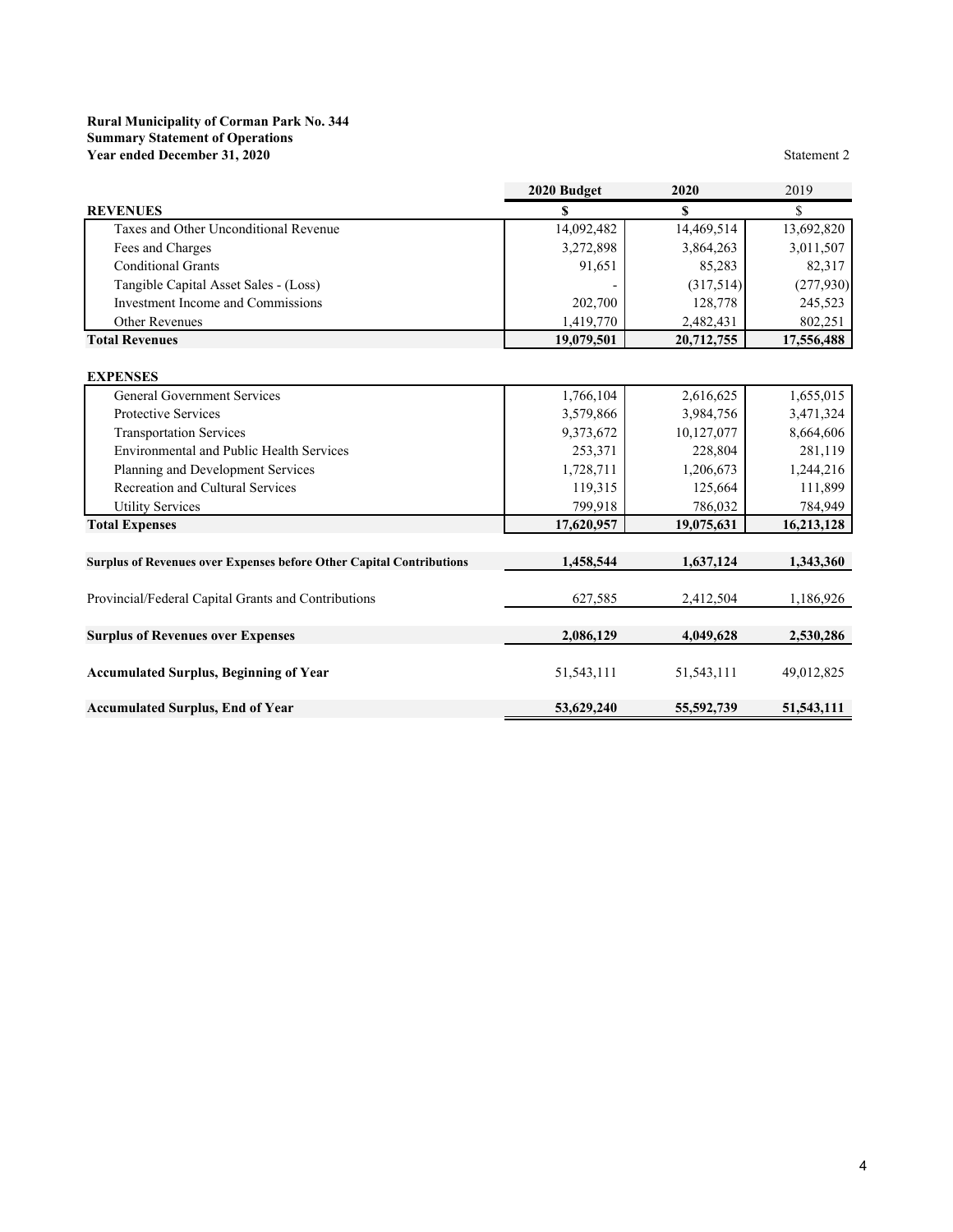#### **Rural Municipality of Corman Park No. 344 Summary Statement of Change in Net Financial Assets Year ended December 31, 2020** Statement 3

|                                                 | 2020 Budget | 2020           | 2019        |
|-------------------------------------------------|-------------|----------------|-------------|
|                                                 |             | \$             |             |
| <b>Surplus of Revenues over Expenses</b>        | 2,086,129   | 4,049,628      | 2,530,286   |
|                                                 |             |                |             |
| Acquisition of tangible capital assets          |             | (10, 176, 305) | (6,759,574) |
| Amortization of tangible capital assets         |             | 2,074,090      | 1,936,002   |
| Proceeds on disposal of tangible capital assets |             | 168,581        | 299,306     |
| Loss on the disposal of tangible capital assets |             | 317,514        | 277,930     |
| <b>Increase in Tangible Capital Assets</b>      |             | (7,616,120)    | (4,246,336) |
|                                                 |             |                |             |
| Acquisition of supplies inventories             |             | (899, 561)     | (1,419,184) |
| Net change in prepaid expenses                  |             | (28, 348)      | (6,803)     |
| Consumption of supplies inventory               |             | 1,419,184      | 1,248,737   |
| <b>Increase in Other Non-financial Assets</b>   |             | 491,275        | (177, 250)  |
|                                                 |             |                |             |
| (Decrease) Increase in Net Financial Assets     | 2,086,129   | (3,075,217)    | (1,893,300) |
| Net Financial Assets - Beginning of Year        | 12,774,914  | 12,774,914     | 14,668,214  |
| <b>Net Financial Assets - End of Year</b>       | 14,861,043  | 9,699,697      | 12,774,914  |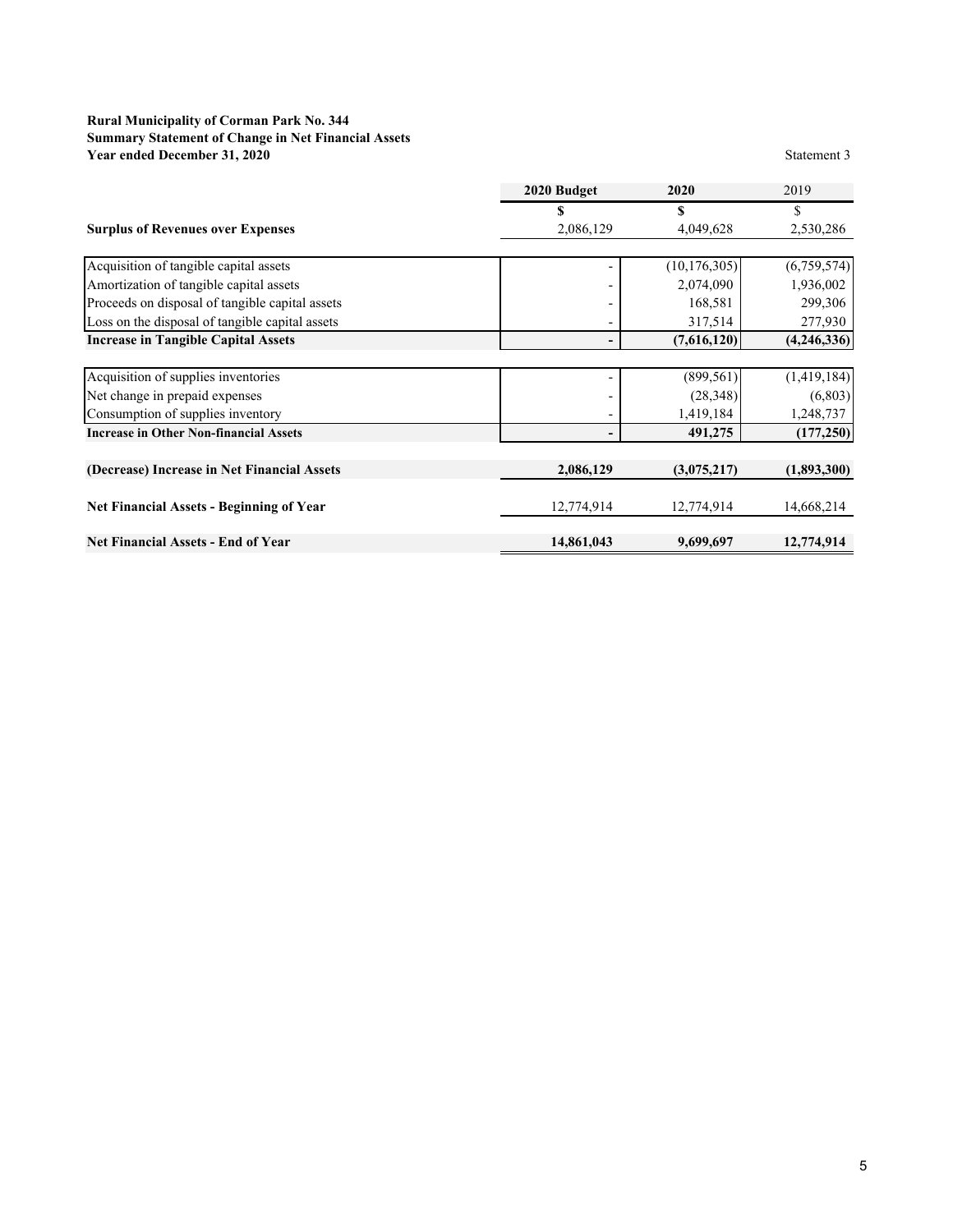#### **Rural Municipality of Corman Park No. 344 Summary Statement of Cash Flow As at December 31, 2020** Statement 4

|                                             | S           | \$          |
|---------------------------------------------|-------------|-------------|
| <b>Operating:</b>                           |             |             |
| Surplus of Revenues over Expenses           | 4,049,628   | 2,530,286   |
| Amortization                                | 2,074,090   | 1,936,002   |
| Loss on disposal of tangible capital assets | 317,514     | 277,930     |
|                                             | 6,441,232   | 4,744,218   |
| Change in non-cash working capital          |             |             |
| Taxes Receivable - Municipal                | 139,586     | (267, 630)  |
| Other Accounts Receivable                   | (1,161,360) | 669,343     |
| Land for Resale                             |             | (23, 734)   |
| Loans Granted                               | (815,938)   | (1,268,140) |
| <b>Accounts Payable</b>                     | 50,225      | 3,668,522   |
| Deposits                                    | (50)        | (5,100)     |
| Deferred Revenue                            | (16,929)    | 68,178      |
| Liability for Contaminated Sites            | 319         | 794         |
| Inventories                                 | 519,623     | (170, 447)  |
| Prepayments and Deferred Charges            | (28, 348)   | (6,803)     |
| Cash provided by operating activities       | 5,128,360   | 7,409,201   |
|                                             |             |             |
|                                             |             |             |

| Capital:                                              |                |             |
|-------------------------------------------------------|----------------|-------------|
| Acquisition of tangible capital assets                | (10, 176, 305) | (6,759,574) |
| Proceeds from the disposal of tangible capital assets | 168.581        | 299,306     |
| Cash used in capital activities                       | (10.007, 724)  | (6,460,268) |

| Investing:                                      |                 |               |
|-------------------------------------------------|-----------------|---------------|
| Long-term investments                           | (2.22)<br>16.23 | <b>J.IJOI</b> |
| Cash (used in) provided by investing activities | (6.233)         | (5.158)       |
|                                                 |                 |               |

| Financing:                                               |             |            |
|----------------------------------------------------------|-------------|------------|
| Long-term debt issued                                    | 2,500,000   | 1,900,000  |
| Long-term debt repaid                                    | (359, 400)  | (185, 579) |
| Cash provided by (used in) financing activities          | 2,140,600   | 1,714,421  |
|                                                          |             |            |
| Change in Cash and Temporary Investments during the year | (2,744,997) | 2,658,196  |
|                                                          |             |            |
| Cash and Temporary Investments - Beginning of Year       | 21,612,353  | 18,954,157 |
|                                                          |             |            |
| <b>Cash and Temporary Investments - End of Year</b>      | 18,867,356  | 21,612,353 |
|                                                          |             |            |

**2020** 2019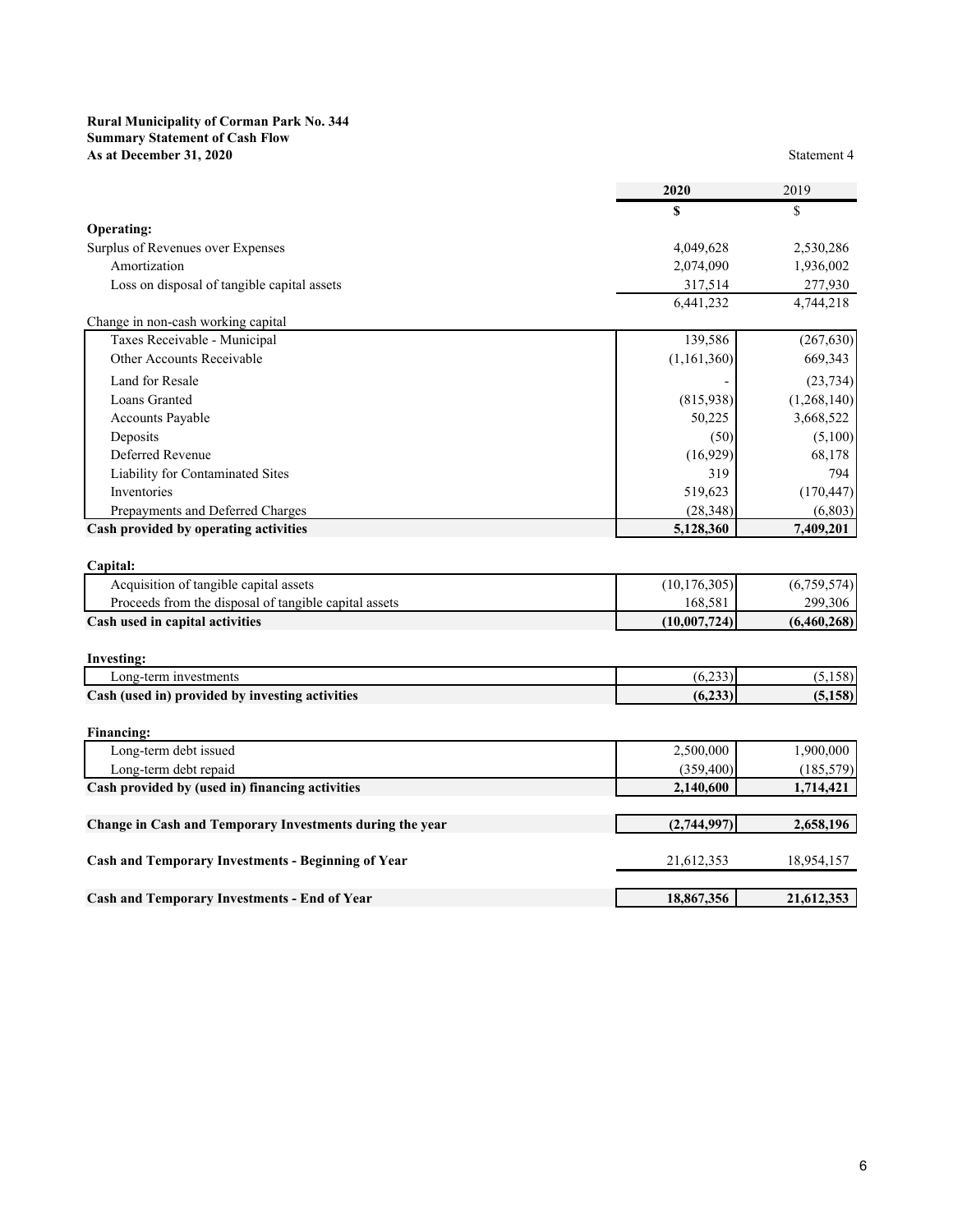#### **1. Basis of Presentation**

These summary financial statements are derived from are presented on the same basis as the audited financial statements of the Rural Municipality of Corman Park (the "Municipality") as at December 31, 2020 and for the year then ended, except as described in the following paragraphs.

The preparation of these summary financial statements requires management to determine the information that needs to be reflected in the summary financial statements so that they are consistent, in all material respects, with or represent a fair summary of the audited financial statements.

These summarized financial statements have been prepared by management using the following criteria:

- a) whether information in the summary financial statements is in agreement with the related information in the complete audited financial statements; and
- b) whether, in all material respects, the summary financial statements contain the information necessary to avoid distorting or obscuring matters disclosed in the related complete audited financial statements, including the notes thereto.

Management determined that the notes and the schedules to the financial statements are not required for general understanding of financial position, results of operations, changes in net financial assets and cash flows of the Municipality. Therefore these items not included herein are however integral parts of the financial statements presented in accordance with Canadian public sector accounting standards.

The complete audited financial statements of the Municipality are available upon request by contacting the Municipality.